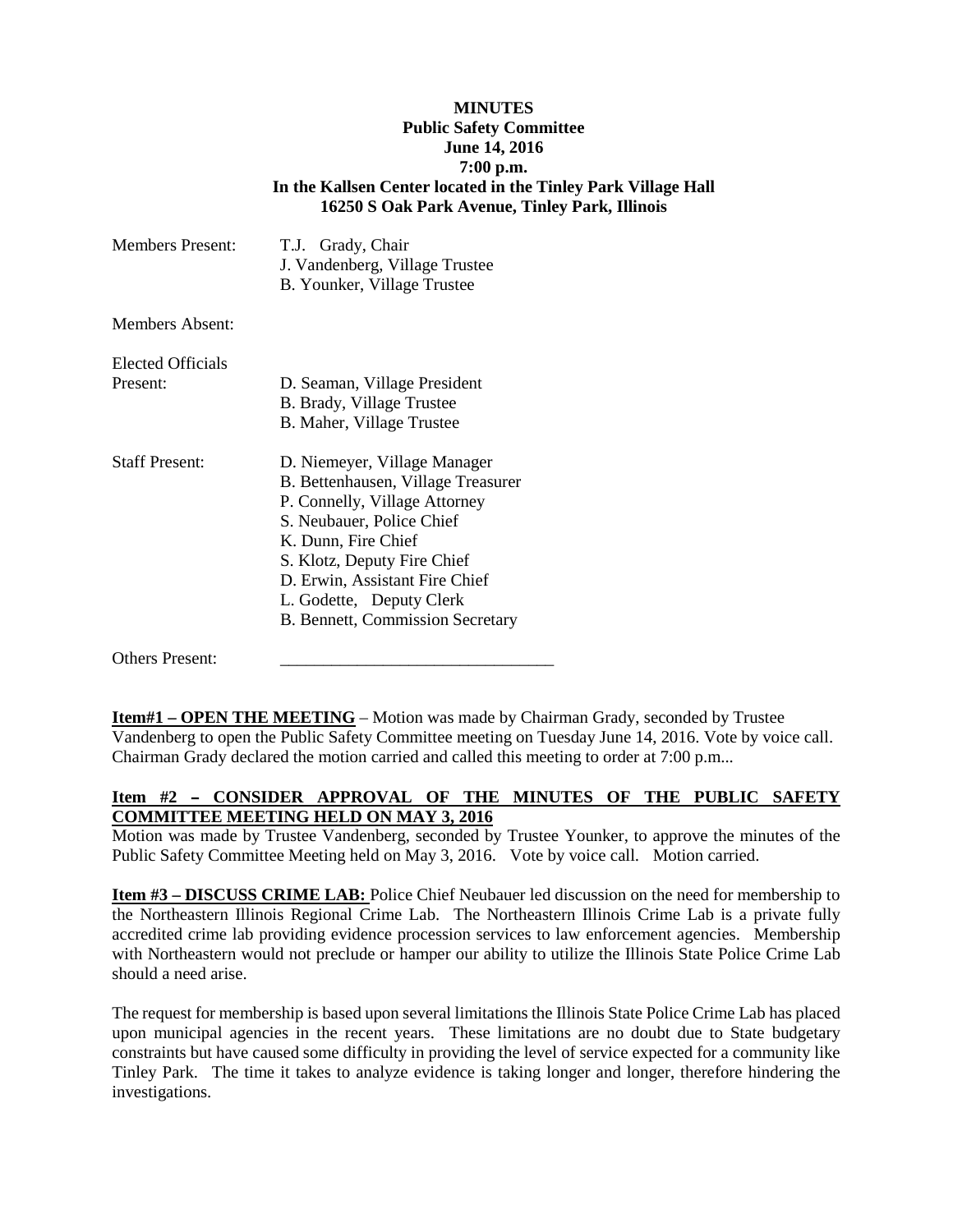For the upcoming budget year \$81,000 was requested for membership to the Northeastern Illinois Regional Crime Lab.

The Illinois State Police Crime Lab's recent issues have greatly hindered their ability to provide a valuable service to this police department. This reduction in service has, in turn diminished the ability to protect and serve the community. The Northeastern Illinois Regional crime Lab provides a reasonable alternative and several other local police departments have begun utilizing them for their evidence processing. Membership is non-binding and would be on a year to year commitment. If the Illinois State Police Crime Lab returns to previous levels of service or Northeastern Illinois Regional Crime Lab does not provide the level of service promised, we can return to our previous method for evidence submission. The cost would be based on the population of the Village. The FY 2016/2017 membership assessment would be \$74,847.00 plus a maintenance Agreement in the amount of \$3,000.00.

Motion was made by Trustee Vandenberg, seconded by Trustee Younker to recommend membership on the Village Board agenda for the June 21, 2016 meeting. Vote by voice, Motion carried.

**Item #4 - DISCUSS FIRE STATION ARCHITECT RFQ –** Deputy Chief, Steve Klotz and Assistant Chief Doug Erwin spoke regarding the upgrade to Fire Stations 2 and 3. With growing operational demands and staffing requirements in recent years the Village Board was approached with the need to satisfy the ability to house a 24 hour staffed facility along with female accommodations. In response to that request, a space analysis was conducted in FY09; following recommendations from that analysis in FY13 and FY16 rough plans were developed for both Stations 2 and 3.

The intent of the Fire Department is to move forward with the remodel/improvement program already in progress with the funds approved for the FY17 budget. With quantity savings in mind, it is the intent to focus on releasing a RFQ for developing two sets of constructions plans for Stations 2 and 3. This process will also include releasing a concurrent RFQ for the identification of a construction manager to be identified as the liaison between the village project manager, architect, engineer and contractors for the project. Once the architect and construction manager has been identified and proposed plans have been approved, the focus will move toward beginning construction with the recommendation of Fire Station 2 in the upcoming budget year.

The total cost would be approximately \$8.6 million on the high end for the constructions of the 2 fire stations. The Cost of the plans would be approximately \$645,000.00.

The Committee asked to get the previous floor plans to the Trustees for review prior to any decision for the RFQ.

**Item #5 – DISCUSS HIRING PROCESS FOR FIRE CHIEF –** Village Manager, Dave Niemeyer discussed the need to seek applicants for the Fire Chief position due to the retirement of current Fire Chief Dunn. Fire Chief Dunn spoke and recommends tweaking the current qualifications which he would make available within 2 weeks. He recommends a good rounded group of people to interview with the current staff being given the opportunity for consideration. The use of an outside firm to recruit for the positon at the cost of approximately \$18,000 was discussed.

## **Item #6 – RECEIVE COMMENTS FROM THE PUBLIC**

- Concerned Citizen asked if there was an interim plan for a Fire Chief in the event a new candidate was not found by the time the Chief retires. Trustee Grady responded.
- He also asked the difference between suppression and prevention. Chief Dunn responded.